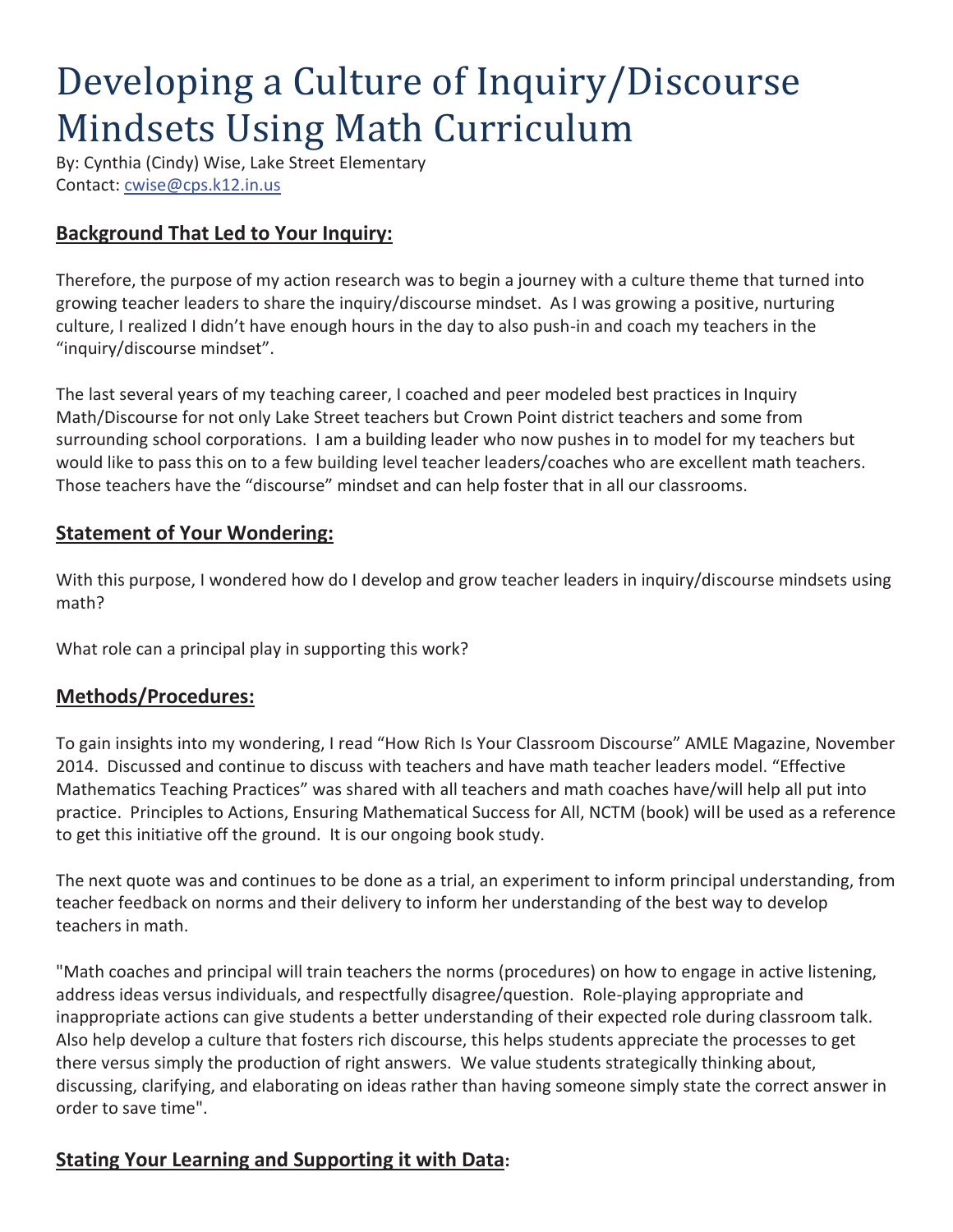As a result of analyzing my data, important things I learned include:

Many teachers in my building understand inquiry/discourse mindsets. They all want to be a part of this leadership opportunity. Giving teachers these opportunities frees me up to concentrate on our culture and continuous improvement in that area. This started out as a school culture action research for me that turned into a two year action research for my teachers and me as a team.

We will continue our book study – Principles to Actions, Ensuring Mathematical Success for All (NCTM book). New this year were our Meetings for Learning on Wednesdays which started as a culture generated initiative and next year we will devote many to this inquiry study and implementation. Step by step information was shared on how to start the planning and implementation of this project (see below)

Steps to use with strategically selected math question to reveal student understanding and inform teacher instruction:

Step 1 - Teacher Planning

- Identify the question/task for instructional use. (TOPS cards, questions from IDOE etc.)
- Identify the specific math standards you want revealed from the question/problem.
- Anticipate likely student responses to question/problem.

Step 2 - While students are working in pairs/teams

- Monitor students' responses to the tasks.
- Identify student responses that reveal the learning standards you identified and significant misconceptions.
- Sequence the student responses to be displayed in a specific order revealing your purpose. i.e. least efficient method to most efficient method, level of concept understanding.

Step 3 - Whole class discussion

- According to the teacher determined sequence of student response, select particular students to present their mathematical work during the whole-class discussion.
- Have students ask questions, explain, discuss the responses
- Connect different students' responses, connect the responses to key mathematical ideas, and connect strategies and methods to more efficient procedures, as appropriate.

Step 4 - Formative Assessment

- Provide students a question to work alone that reveals their understanding of the math standards.
- Assess student learning and plan interventions.

Data was collected in a few ways:

- Meetings for Learning notes/journal collection several weeks
- Pre/Post Survey Collection pre survey was given to all teachers, post will be given at the end of this cycle
- Kept a journal of my thoughts and reflections about teacher comments, questions, and my responses ongoing
- Lesson plans incorporating inquiry/discourse lessons this school year and will continue into next school year